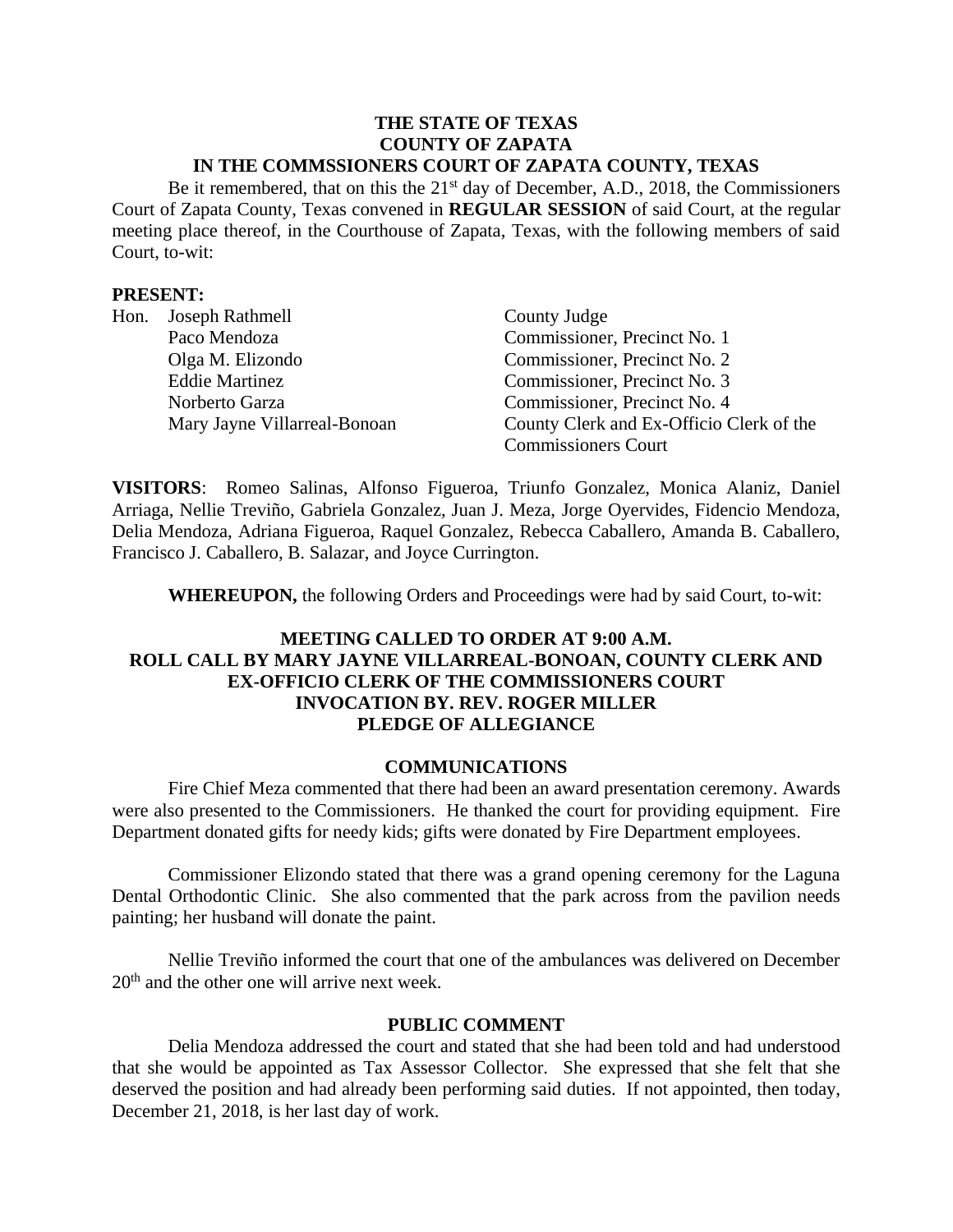#### **ORDER APPROVING INVOICES**

Motion was made by Commissioner Mendoza, seconded by Commissioner Garza, to approve invoices as presented by Triunfo Gonzalez and include invoice in the amount of \$7,175 for repairs at show barn.

The above motion, being put to a vote, was approved by the affirmative vote of all members of the Court.

#### **ORDER APPROVING CHECKS ISSUED**

Motion was made by Commissioner Mendoza, seconded by Commissioner Garza, to approve checks issued as requested by Hon. Romeo Salinas, County Treasurer, including additional invoice for \$7,175 for repairs at show barn.

The above motion, being put to a vote, was approved by the affirmative vote of all members of the Court.

## **BOYS AND GIRLS CLUB REPORT**

(No one present)

# **ORDER APPROVING REPAIRS FOR ROOF COVERING BLEACHERS IN ROPING AREA**

Motion was made by Commissioner Garza, seconded by Commissioner Elizondo, to approve repairs for the roof covering the bleachers in the roping arena, work to be done by Deep South Haulers, LLC, for \$8,350.00 as requested by Hon. Joe Rathmell, County Judge.

The above motion, being put to a vote, was approved by the affirmative vote of all members of the Court.

## **ORDER ACCEPTING RESIGNATION OF ZAPATA COUNTY TAX ASSESSOR/COLLECTOR**

Motion was made by Commissioner Garza, seconded by Commissioner Martinez, to accept the resignation of Zapata County Tax Assessor/Collector Luis Lauro Gonzalez, effective December 10, 2018 as requested by Hon. Joe Rathmell, County Judge.

The above motion, being put to a vote, was approved by the affirmative vote of all members of the Court.

### **ORDER APPROVING TO CONVERT PART TIME MANAGER POSITION AT ZAPATA COUNTY AIRPORT TO FULL TIME**

Motion was made by Judge Rathmell, seconded by Commissioner Martinez, to approve to to convert part time Assistance Manager position at the Zapata County Airport to full time at \$10.04 per hour and to make necessary funding (\$11,528) available as requested by Hon. Joe Rathmell, County Judge.

The above motion, being put to a vote, was approved by the affirmative vote of all members of the Court.

# **NO ACTION ON REQUEST BY JUDGE RATHMELL TO FILL SLOT #2 ASSISTANT MANAGER POSITION AT ZAPATA COUNTY AIRPORT**

No action was taken by Commissioners Court to fill slot #2 Assistant Manager position at the Zapata County Airport as requested by Hon. Joe Rathmell, County Judge.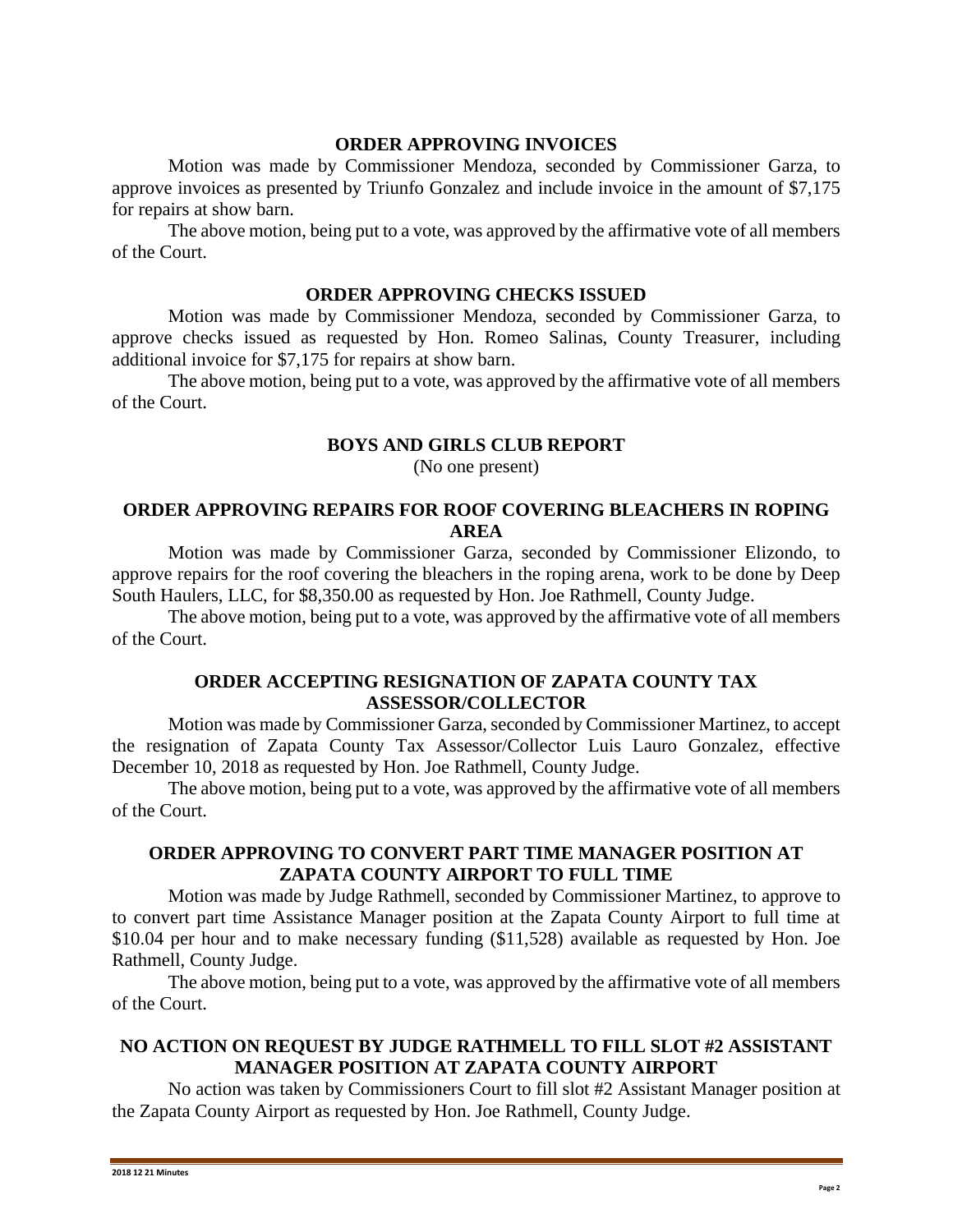## **ORDER TO REAPPOINT COMMISSIONER GARZA AS MEMBER OF ZAPATA COUNTY COMMISSIONERS COURT TO SERVE ON ZAPATA COUNTY APPRAISAL DISTRICT BOARD**

Motion was made by Commissioner Mendoza, seconded by Commissioner Martinez, to reappoint Commissioner Norberto Garza as a member of the Zapata County Commissioners Court to serve on the Zapata County Appraisal District Board to a two-year term as requested by Hon. Joe Rathmell, County Judge.

The above motion, being put to a vote, was approved by the affirmative vote of all members of the Court.

## **ORDER TO DENY PURCHASE OF APPLE IPADS FOR MEMBERS OF ZAPATA COUNTY COMMISSIONERS COURT TO USE FOR OFFICIAL DUTIES**

Motion was made by Commissioner Garza, seconded by Commissioner Elizondo, to deny the request by Hon. Olga M. Elizondo, Commissioner Pct. 2, regarding request to purchase Apple iPads for members of the Zapata County Commissioners Court for official use.

The above motion, being put to a vote, was approved by the affirmative vote of all members of the Court.

# **ORDER ACCEPTING RESIGNATION OF CARLOS LEIJA, SLOT #25 AND ALLOW CHIEF MEZA TO HIRE PARAMEDIC**

Motion was made by Commissioner Mendoza, seconded by Commissioner Garza, to accept the resignation of Carlos Leija slot #25 at \$12.73 and to allow Chief Meza to hire a paramedic as requested by Chief J.J. Meza, Fire Chief.

The above motion, being put to a vote, was approved by the affirmative vote of all members of the Court.

## **ORDER APPROVING PURCHASE OF A PIPE HUNTER 7934 SEWER CLEANING MACHINE**

Motion was made by Commissioner Mendoza, seconded by Commissioner Garza, to approve the purchase of a pipe hunter 7934 sewer cleaning machine at a cost of \$73,736.00; funding to be obtained at a rate no higher than 5% interest for 48 months and to be paid out of Water Plant Improvement Fund as requested by Carlos Treviño, Water Plant Manager.

The above motion, being put to a vote, was approved by the affirmative vote of all members of the Court.

### **ORDER APPROVING WHOLESALE CONTRACT AGREEMENT WITH SIESTA SHORES W.C.I.D. FOR EMERGENCY WATER USAGE ONLY**

Motion was made by Commissioner Garza, seconded by Commissioner Martinez, to approve a wholesale contract agreement with Siesta Shores W.C.I.D. for emergency water usage only, complying with TCEQ requirements, as requested by Manuel Gonzalez, Premier Engineering.

The above motion, being put to a vote, was approved by the affirmative vote of all members of the Court.